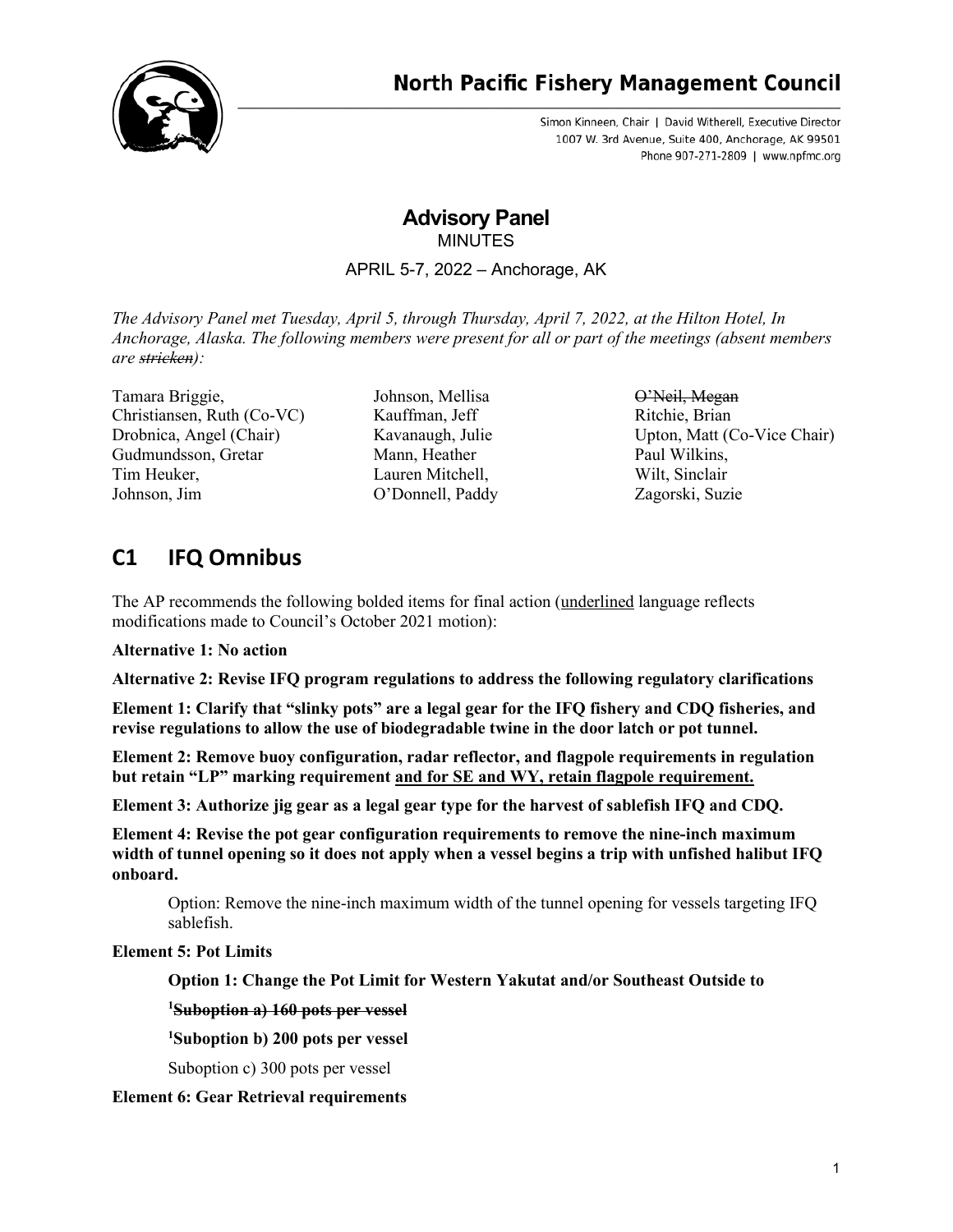Option 1: Remove the gear retrieval requirement

### **Option 2: Modify the gear retrieval requirement to 7 days for the CG** all GOA **areas**

Suboption: 3 days in SEO

**Alternative 3: Remove Adak CQE residency requirement for a period of five years.** Note: Alternatives 2 and 3 are not mutually exclusive

*Amendment<sup>1</sup> (to replace suboption) passed 14-3*

*Main Motion as amended passed 17-0*

## *Rationale in Favor of Amendment 1*

- *While many IFQ vessels may be able to successfully harvest their quota under the current 120 pot limit, it is important to recognize that this is not the case for all operations in the GOA and 200 pots represents more of a compromise for those larger operations. Not all operations will automatically increase to the 200 pot limit level under this Element, but it will provide an important opportunity to improve efficiencies for those operations that can. Concerns about grounds congestion under an increased 200 pot limit are balanced with the modified language contained under Elements 2 and 6 that focus on specific regions where concerns are the greatest.*
- *As noted in public testimony, estimates from those on the grounds state that whale predation is on the order of 30%, which is greater than the current assessment estimate of approximately 17%. An increase in the pot limit will help incentivize the use of pots for those operations that are able, which in turn will decrease the significant level of whale predation that is currently occurring.*

### *Rationale in Opposition to Amendment 1*

• *An increase in the pot limit for WY and SE to 160 would allow for 1-2 more strings of gear to be deployed, which will help with latent time on deck and vessel efficiencies. It was noted in public comment that many IFQ fishermen supported either an increase in pots OR the suboption for 3 day gear retrieval in SE, but not both. The potential for congestion and gear conflicts due to smaller edges and the larger number of QS holders than occur in other areas of the GOA warrants a slow approach to changes and 160 pots was thought to be an adequate incremental step under Element 5. It is important to recognize that not all IFQ organizations and/or fishermen across the GOA are aligned on this Element and that 160 pots is a compromise balance between a pot limit to promote efficiency and gear retrieval requirements to minimize grounds congestion. It is also important to recognize that the majority makeup of the community IFQ sablefish fleet occurs in SE, which accounts for 40% less area when compared to the rest of the GOA.*

### *Rationale in Favor of Main Motion as Amended:*

- *There is widespread support from all IFQ fishermen for the recommended Alternatives and Elements and to further the use of pot gear for IFQ sablefish harvest. The switch to slinky pots especially has made the harvest of sablefish more efficient as well as accessible to vessels of all sizes and classes. The catch per unit of effort continues to increase with changes to the pot configurations, use of escape rings, and potentially increasing the tunnel opening. Overall, actions to further the effectiveness of pot fishing are warranted while also minimizing gear conflicts and recognizing the geographic and socioeconomic differences between regulatory areas and regions.*
- *Regarding Element 1, it is important to allow biodegradable panel on the door latch or tunnel opening so as to not compromise the integrity of the pot mesh while still minimizing ghost fishing by lost pots.*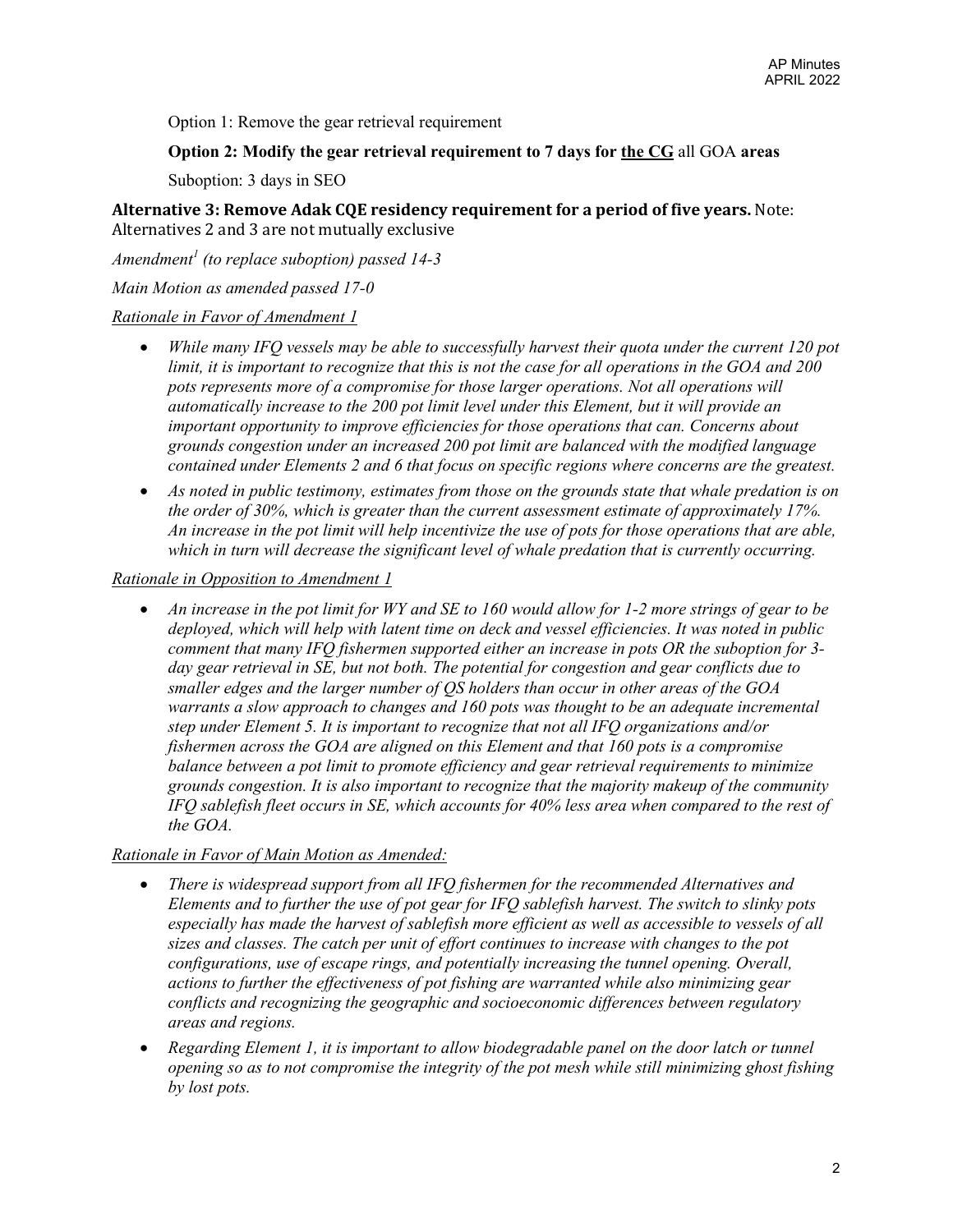- *For Element 2 and its modified language, it is important to simplify gear marking requirements by eliminating requirements for extra buoys, radar reflectors, and in the Central/Western Gulf, flagpoles. This recognizes that this extra gear is unnecessary, and flagpoles are at times dragged underwater in the strong currents of the Central and Western Gulf. In response to public comment, the LP markings for all pot sets and the flagpole requirements for both ends of sets in the SE and WY areas are retained. This recognizes that flagpoles make gear more visible and that in the more crowded fishing grounds of SE/WY the enhanced visibility is important to reduce gear conflicts.*
- *For Element 3, allowing the use of jig gear will provide an entry level opportunity for owners of small boats and a diversification option for the existing small boat jig fleet.*
- *Under Element 4, it is important to include the words "unfished halibut IFQ" in this amendment as to not increase any potential for incidental halibut catch. The 9-inch tunnel opening was originally intended as a halibut excluder to reduce incidental catch of halibut. At current configuration with a 9-inch opening, small but legal halibut easily enter groundfish pots. Without the intent to harvest halibut or ability to retain the catch it is important to not encourage a pot configuration that is intended to catch halibut.*
- *Element 6 and its modified language to change the existing gear retrieval requirement for CG from 5 days to 7 days and leave all other regions, especially WY and SE, at status quo recognizes that safety is a priority concern and untended gear in a geographically smaller region such as SE will likely create more gear conflicts. Such conflicts cause snarls and tight hauls and are more likely to result in unsafe conditions and delays that would outweigh having to haul the gear (which is already done in the fishing process) and bring it to town when you leave the grounds.*
- *Regarding gear on the grounds and retrieval requirements, if in the future the FCC allows the use of AIS beacons (or current prototype technology that is legal under the FCC restrictions becomes more accessible), this issue could easily be revisited. Anyone who has been on the ocean can recognize the difficulty in seeing a buoy or flagpole on the horizon. It is common practice to make a radio call on Channel 16 to ask if anyone has gear in the area where you intend to set. If the gear has been left unattended and a radio call is not answered because the vessel is in town, it is highly likely that gear conflicts will occur, especially in the areas most accessible from town that support the fleet of owner operated vessels. The efficiency noted from being able to leave gear on the grounds may create inefficiencies for vessel operators who may have to run an extra 20-50 miles to find a place to set. Preemption of the fishing grounds through untended gear will effectively allow a vessel to "camp out" on a spot for multiple weeks to months by not having to bring their gear into town. In SE, 23% of the vessels are under 49 ft in length and many vessels, including the larger sizes, fish less than the SE quota cap. The ability to fish 5,000 lbs to 50,0000 lbs of IFQ sablefish close to ocean entrances is an important aspect of maintaining an accessible fishery and the owner operator provisions, which were instrumental in the creation of the IFQ program. Further, stability objections once associated with the gear retrieval requirement have been largely addressed with slinky pot gear and a vessel should only utilize as much gear as they can transport as was the case when the fishery was strictly HAL. The current option to request a waiver from NMFS to leave gear untended in the event of severe weather or mechanical failure is already in place and should only be considered when such events occur.*
- *Regarding Alternative 3, Adak representatives have indicated that this action is necessary to promote stability and allow time for the community to recover from the impacts of COVID-19 and to attract new opportunities and investments in their local processing plant. The Adak CQE has a history of prioritizing access for its community members and it is anticipated that this will continue as before. Additionally, allowing some temporary flexibility in residency requirements will help prevent the stranding of CQE shares and provide some interim revenue generation to further community stability initiatives.*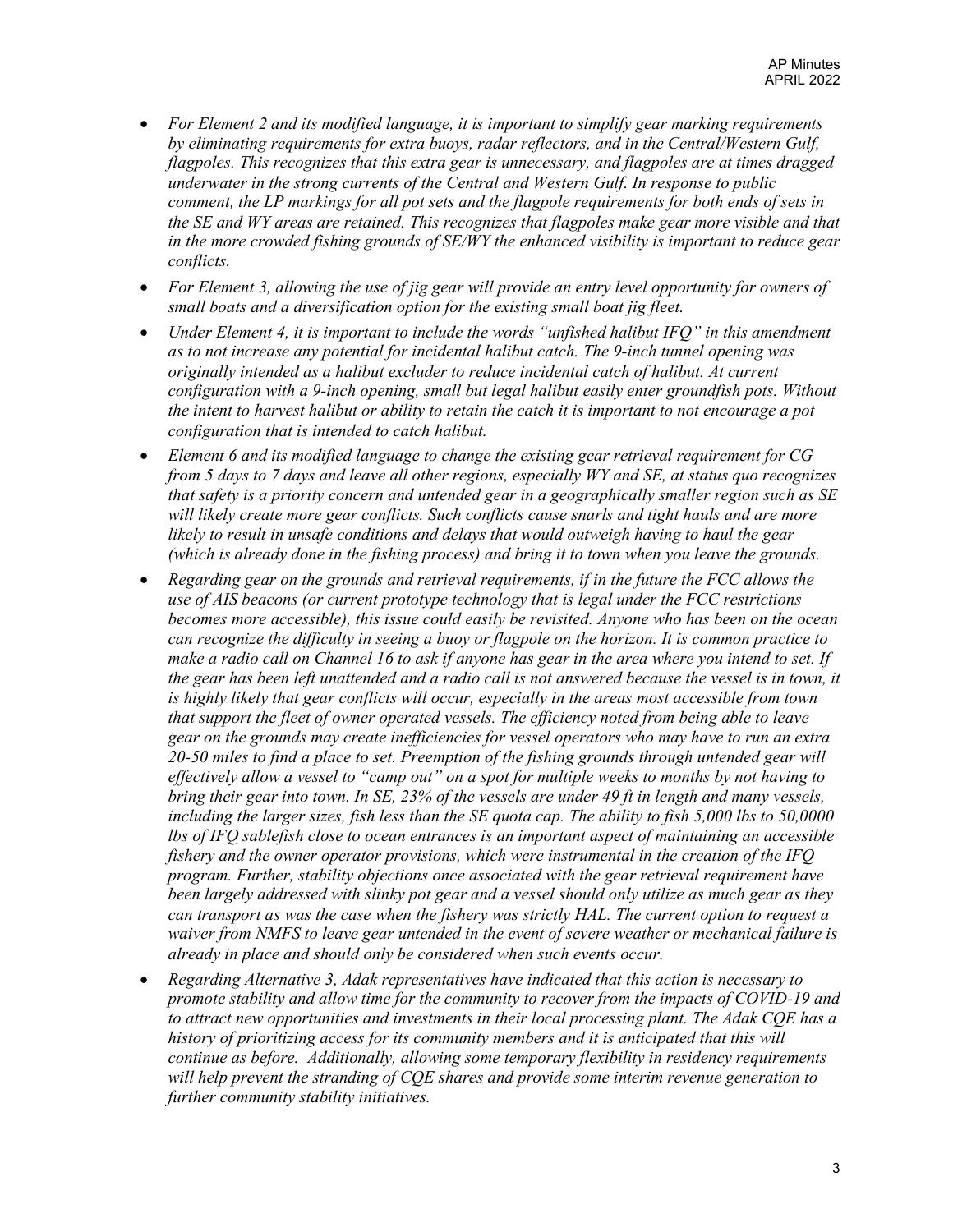# **C2 RQE Fee Collection**

The AP recommends the council adopt Alternative 2, with additions shown in **bold**, as its preferred alternative:

Alternative 2:

Establish a fee collection program for Charter Vessel Operators to fund the Recreational Quota Entity.

Option 1: Charter Halibut Stamp

## **Administration**

- **NMFS will develop regulations to establish the fee requirement for a Charter Halibut Stamp and develop the fee collection system.**
- **The Charter Halibut Stamp will be required for charter vessel anglers 18 years of age and older for each day they intend to harvest halibut on a charter vessel fishing trip in regulatory areas 2C and 3A. This includes charter halibut vessels operated and permitted under the Community Quota Entity (CQE) and Military Morale and Welfare (MWR) programs.**

**Fee amount**

- **Stamp fees in the first three-years after the implementation of the program cannot exceed the following amounts:**
	- **A) One-day stamp - \$20.00**
	- **B) Three-day Stamp – \$40.00**
	- **C) Seven-day Stamp – \$60.00**
- **After the first three years of implementation, the RQE may increase the fee amounts in each category by up to 10% annually. NMFS will provide the Council with an update on fee increases to the Council.**

### **Fee payment**

- **The Sportfishing Guide Business Owner or their designee (as defined by ADF&G) will be responsible for paying all required fees.**
- **Charter Vessel Guides (as defined by NMFS) will be responsible for ensuring there is a validated halibut stamp on the vessel for each angler subject to the fee for each day of halibut fishing.**
- **Fee payment and charter halibut stamp validation would need to occur prior to departure prior to start of each fishing day.**

**In developing these regulations, it is the intent of the Council that NMFS coordinate with the Charter Halibut Committee and the RQE in the development of the stamp requirements and fee collection system and update the Council as appropriate.**

# *Motion passed 17-0*

# *Rationale in Favor*

• *In 2016 the Council recommended and in 2018 NMFS issued regulations that authorized formation of a recreational quota entity (RQE) that could participate in the Pacific Halibut and Sablefish Individual Fishing Quota Program in IPHC Regulatory Areas 2C and 3A. The RQE is authorized to purchase and hold a limited amount of commercial halibut quota share that will yield additional pounds of recreational fishing quota on an annual basis to augment the amount*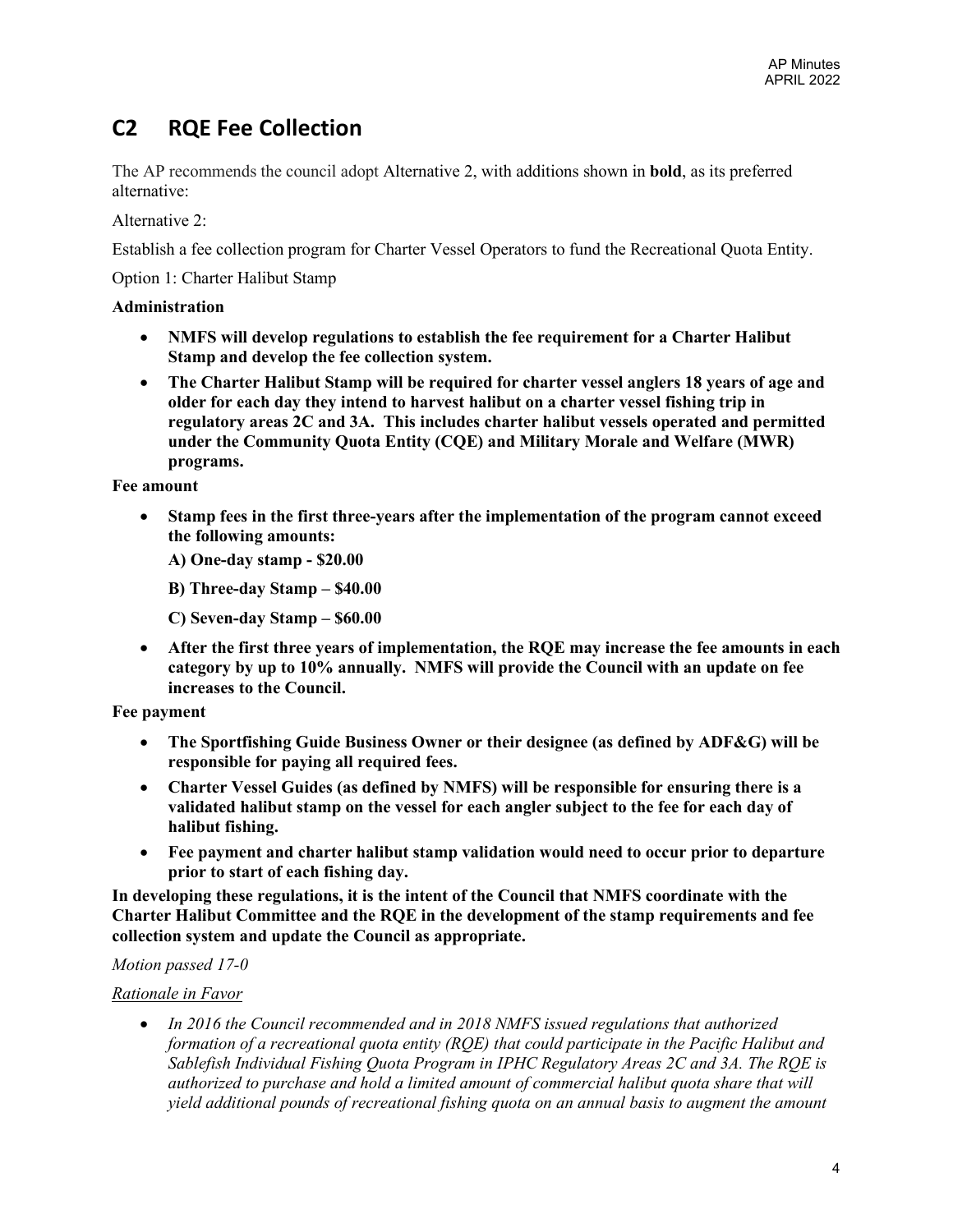*of halibut available for harvest in the charter halibut fishery. The RQE will provide a mechanism for a compensated reallocation of a portion of commercial halibut quota share to the charter halibut fishery. The regulations associated with the formation of the RQE are intended to promote social and economic flexibility in the charter halibut fishery.*

- *This recommended action establishes a funding mechanism for the RQE and is based on industry recommendations through the Charter Halibut Management Committee. Pending Congressional reconciliation, in-depth details regarding some of the mechanics of the funding mechanism were omitted as they will be further developed by the Council, Council Staff, Charter Halibut Management Committee, NMFS staff, and OLE.*
- *A Charter Halibut Stamp (Alternative 2, Option 1) developed by NMFS would be similar to other programs already in place and enforced by ADFG (e.g., ADFG King Salmon Stamp). The use of a stamp instead of an annual user fee would add resolution and use-based equity to fee collection as it would link fee collection to utilization of individual Charter Halibut Permits (CHPs).*
- *Recommended fee amounts are capped at \$20 for a one-day stamp, \$40 for a three-day stamp, and \$60 for a 7-day stamp. It is important to note that these stamps are intended to be valid for consecutive days from the time of initial issuance (regardless of actual angler effort or whether the timeframe encompasses a day of the week closure), which follows ADFG language for other sport-fishing licenses.*
- *Under the proposed recommendations, the sport-fishing guide business owner or their designee (as defined by ADFG) would be responsible for paying all required fees and stamp validation prior to the beginning of any charter fishing fish where the angler has intent to retain Pacific halibut. This would ensure that responsibility for stamp use and proper utilization would be on those who ultimately benefit from its use, which should limit the potential for violations of use or non-issuance.*
- *It is intended for the issuance of the Charter Halibut Stamp to apply to all anglers 18 years of age or older. This ensures that all guided anglers issued a ADFG sportfishing license who intend to retain a Pacific halibut on a guided trip would be required to also possess a valid Charter Halibut Stamp.*

# **C3 Scallops**

The Advisory Panel recommends the Council adopt the 2021 Scallop SAFE report as well as the OFL and ABC as recommended by the Scallop Plan Team and the SSC.

# *Motion passed 17-0*

*Rationale:*

- *Although the scallop overfished status is "unknown", the current recommended OFL and ABC levels do not create a conservation concern due to multiple closed areas of known biomass.*
- *The AP appreciates the effort and work by both the Scallop Plan Team and SSC*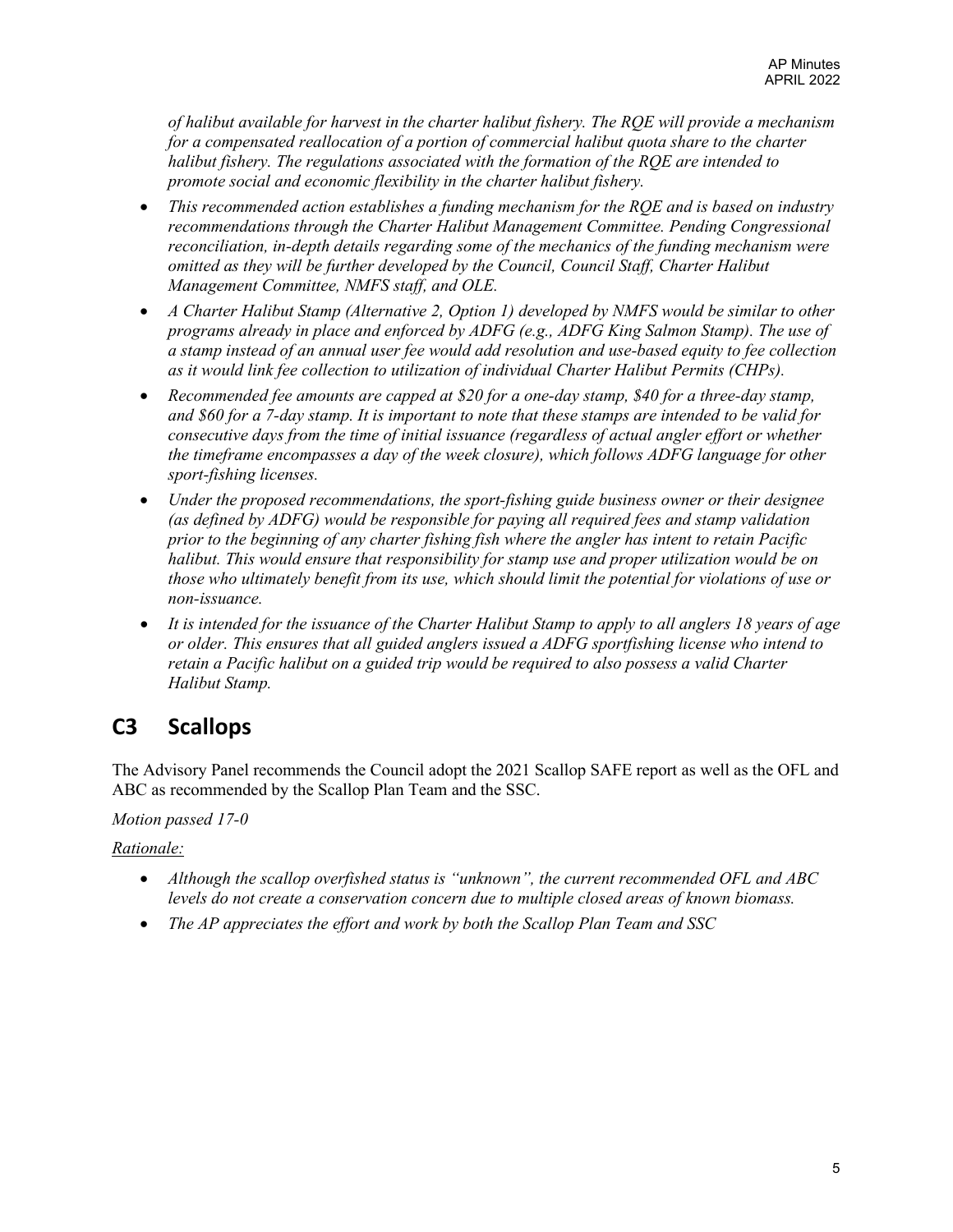# **C4 CGOA Rockfish**

The AP recommends the Council release the analysis for final action and select the following preliminary preferred alternative (shown in **bold** with new language underlined).

Purpose and Need

Since 2007, the Central Gulf of Alaska Rockfish Pilot Program and final Rockfish Program have improved conservation, fish quality, and stability for participants. Program reviews have shown increased vessel accountability, controlled fleet capacity, improved safety, and reduced bycatch. Given changes in the fishery since implementation, several changes to the program regulations would increase flexibility and efficiency, improve functionality, and better ensure the rockfish TACs are fully harvested and landed in Kodiak as intended.

### Alternatives

Alternative 1: Status Quo

**Alternative 2: Change the season start date and modify the harvesting, processing and cooperative holding caps (options are not mutually exclusive).**

**Option 1: Change the Rockfish Program season start date from May 1 to April 1.**

**Option 2: Eliminate the CV cooperative holding cap (30% CQ QS assigned to CV sector).**

**Option 3: Increase the processing cap to 35 – 40% of the CV quota share pool for sablefish, cod and/or primary rockfish.**

**Option 4: Revise the vessel aggregated rockfish (POP, northern rockfish and dusky rockfish) harvesting cap by capping only POP harvests at 8% of the CV POP quota share pool.**

*Motion passed 17-0*

# *Rationale in Favor:*

- *All five of the catcher vessel rockfish cooperatives all support Alternative 2 with each of the four options for changing the season start to April 1; eliminating the cooperative holding cap; raising the processing cap from 30% to 40% for primary rockfish, sablefish and Pacific cod; and modifying the harvesting cap to only cap Pacific Ocean Perch. These options will improve flexibility for all Rockfish Program participants including harvesters, processors, and the community of Kodiak.*
- *Under Option 1, changing the season start date from May 1 to April 1 will provide additional flexibility to fully harvest and process the available TACs and to fill in the times of year with low fishery landings to Kodiak. Changing this date to does not require or obligate fishing automatically begin on April 1 but simply provides the opportunity for the cooperatives.*
- *Under Option 2, the analysis points out that the cooperative holding cap is unnecessary and no longer serves a function since the design of the program allows a harvest cooperative to annually associate with any processor it chooses, and a processor can work with more than one cooperative. The processing caps serve as the controls on consolidation, not the cooperative cap. Eliminating the cooperative cap would remove some administrative burden for the cooperative and cooperative manager.*
- *Under Option 3, raising the processing cap to 40% for sablefish, Pacific cod and primary rockfish is necessary to help ensure that all quota is able to be landed. When the original processing cap was implemented in 2012 there were 7 processors active in the fishery but now there are only 4. With the loss of 3 processors, it is difficult to get the entire quota processed*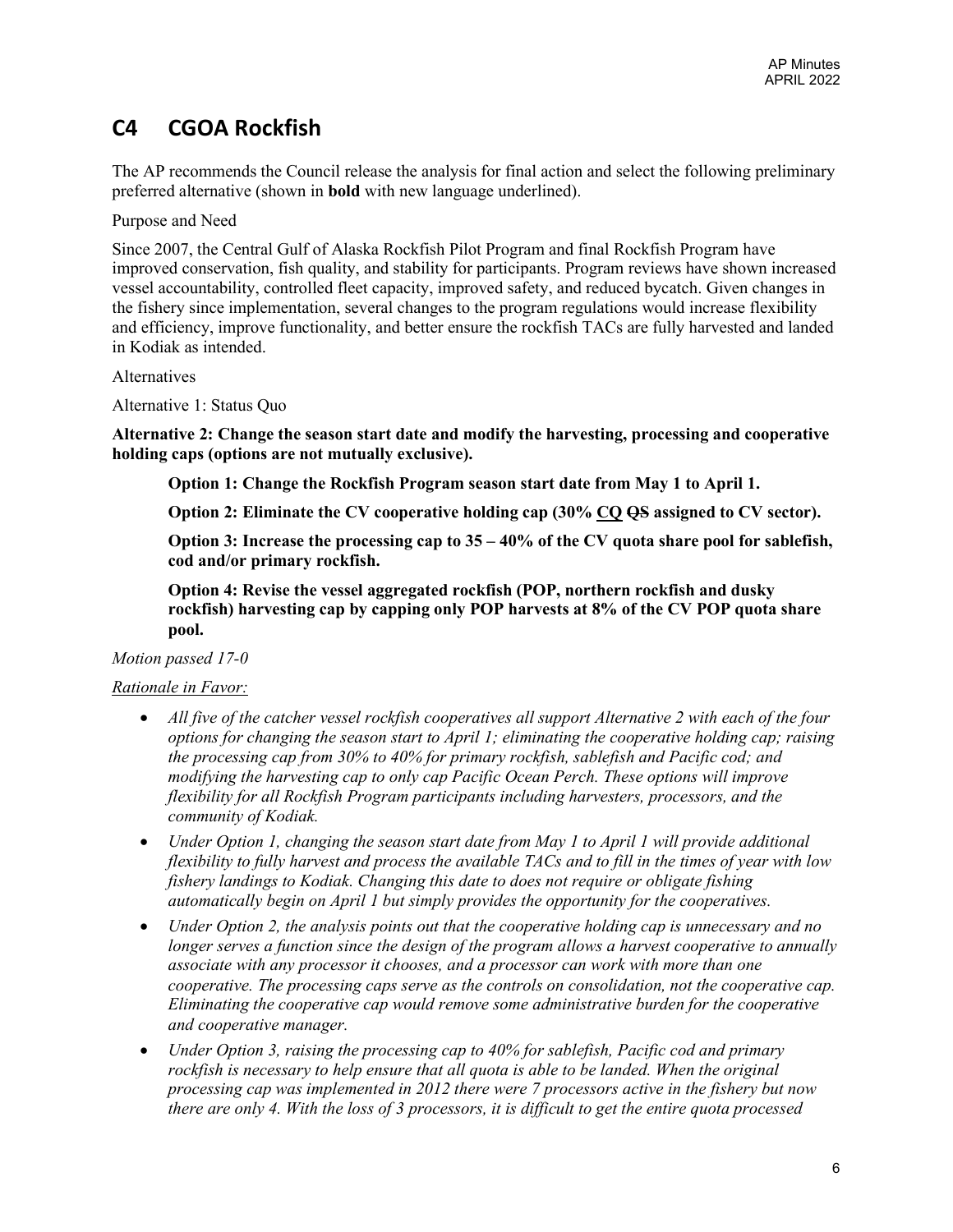*without exceeding the existing cap. Regulating processing via a limiting cap does not result in more processors but instead strands harvest since processors can't buy more thus resulting in harvesters being unable to find a market to deliver to. The fishery season ends November 15, and if a processor shuts down for the season early for any reason, as one processor did in 2021 and likely will again, it puts further constraints on both the ability to harvest and process the remaining quota.*

• *For Option 4, currently the shoreside sector of the rockfish program does not harvest the available quotas for either northern or dusky rockfish. There are 26-28 catcher vessels that typically participate in the program but only a few of these CVs harvest the majority of the northern and dusky rockfish given that these two species are more difficult to catch thus requiring more knowledge and experience. As the analysis notes, removing both northern and dusky rockfish from the harvesting cap will provide both an incentive and the ability for those few CVs that have routinely harvested a larger portion of northern and dusky rockfish to catch more. In addition, the analysis notes that only one to three CVs have approached the harvest cap and based on the participation patterns of the CVs since implementation of the Rockfish Program, revising the vessel use cap for these two species only will likely not contribute to CV consolidation in the fishery.*

# **D1 BBRKC Info Paper**

The AP recommends both short- and longer-term actions to help BBRKC rebuild from a level of serious conservation concern by creating more dynamic adaptive management strategies to protect broodstock and the centers of population abundance, by reducing bycatch and fishing impacts on crab and crab habitat, and by providing habitat and life stage protection measures to enhance recruitment.

## 1 SHORT-TERM

For the short-term to provide more immediate benefits to the stock, the AP recommends initiating a review of a proposed action to be available in October 2022 to close the RKCSA/RKCSS to additional gears to reduce bycatch and fishing impacts on crab and crab habitat. A proposed purpose and need statement and alternatives are provided below.

#### **Proposed action**

The proposed action is to apply additional gear-based closure measures to the RKSCA/RKCSS, an area that continues to be important to BBRKC, to reduce bycatch and fishing impacts on crab and crab habitat.

#### **Purpose and Need**

The purpose of this proposed action is to reduce fishing impacts on crab and crab habitat in an area known to be important to BBRKC. This action is needed because the BBRKC stock has declined to a level of serious conservation concern, and the number of female BBRKC has been declining for over a decade to the point where abundance levels forced the closure of the directed fishery. The intent is to restore and sustain the BBRKC stock by reducing impacts on molting and mating crab needed to improve reproduction, by providing protections to improve recruitment, and by building in resilience to changing environmental conditions, predation and fishing pressure. In considering this action, potential fishing impacts to the stock and habitat will be examined to understand the effects of these impacts and to assess proposed closure measures.

### **Alternatives**

Alternative 1 – Status Quo/No Action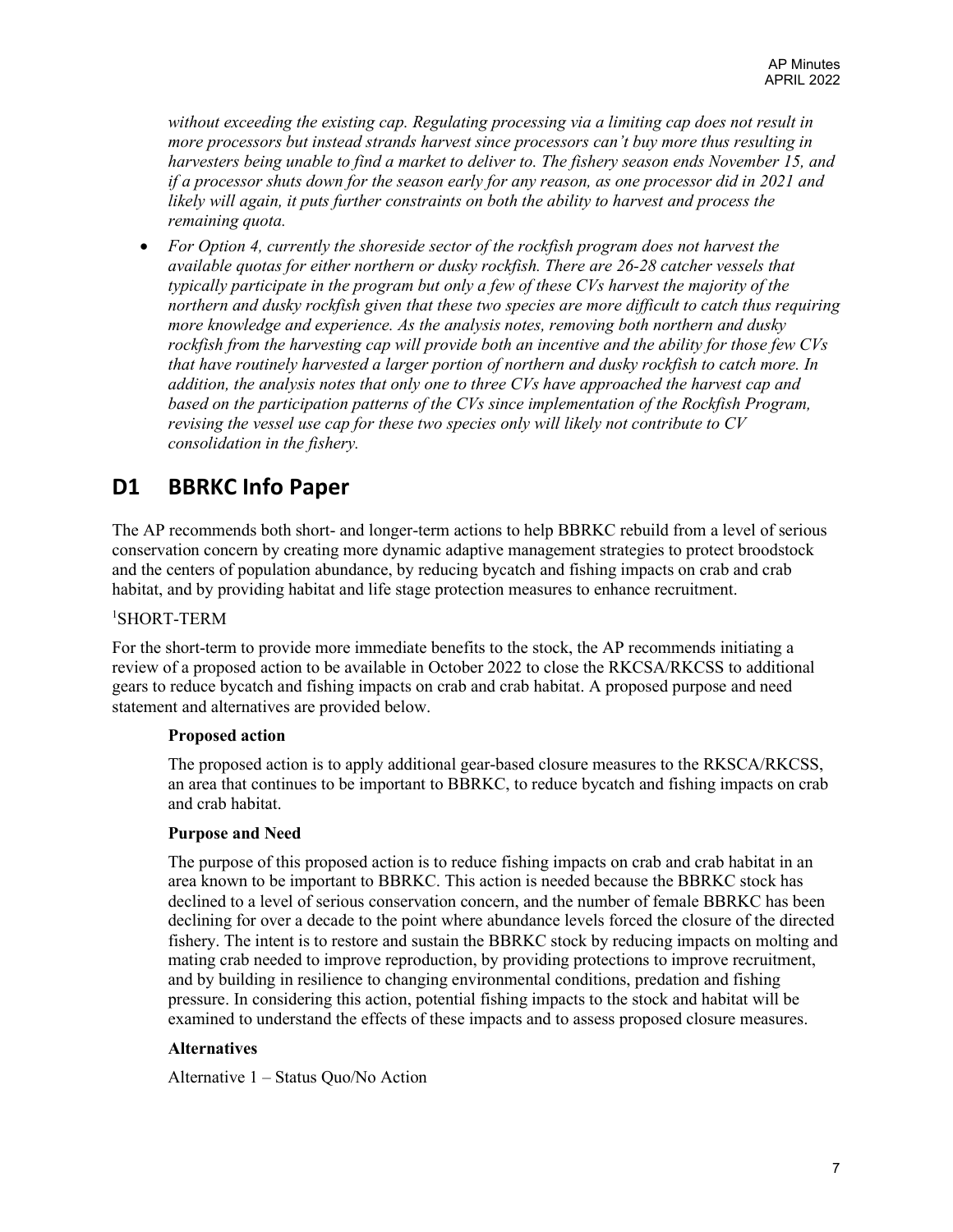Alternative 2 – Close the RKCSA/RKCSS to additional gears to reduce bycatch and fishing impacts on crab and crab habitat.

Option A – Prohibit all gear, except pot gear during directed crab fisheries, from the RKSCA.

Option B - Prohibit pelagic trawl gear from the RKCSA at any time. In years when the directed fishery is closed, prohibit pelagic trawl gear from the RKCSS. This option is consistent with existing requirements for non-pelagic trawl gear.

Option  $C$  – In years when the directed crab fishery is closed, prohibit all gears except longline gear from the RKCSA/RKCSS.

In addition, <sup>end of 1</sup> we recommend the creation of a workgroup that includes crab managers and scientists, along with crab habitat experts, and industry stakeholders from all affected sectors to explore topics, including but not limited to, a primary objective to provide input to Council staff over the summer 2022 to better define the concept of dynamic closed areas to protect crab broodstock and centers of abundance for female and male red king crab during times of low abundance. As a secondary objective, the workgroup would propose strategies to protect important areas for recruitment, such as north of Unimak, around Amak, Black Hills, and potentially others as identified by the workgroup. As a third objective, the workgroup would document the new and existing voluntary measures being taken by each sector to reduce impacts on BBRKC. This is not an all-inclusive list

### LONGER-TERM

For the longer-term, the AP recommends further work to investigate:

a. Creating dynamic closed areas, such as seasonal or annual shifting closed areas in ADFG Registration Area T, as needed, to protect BBRKC broodstock or centers of female or male BBRKC at times of low abundance.

b. Protecting habitat or life stages to enhance BBRKC recruitment.

c. Creating more consistency in stock management for the fishery, stock assessment, and bycatch measures by aligning the BBRKC PSC limit boundary with the crab stock management area and stock assessment boundary.

d. Researching crab movement at different times of year for both females and males, unobserved fishing mortality by all gears, and important crab habitat by life stage.

**e. <sup>3</sup>Initiate a robust study of the impact of predation on all crab stocks by analyzing the stomach contents of pacific cod and other Groundfish harvested throughout the Bering Sea / Bristol Bay.**

*Amendment 1 (to strike all language between "Short Term" through "In addition") failed 8-9*

### *Amendment 3 passed 17-0*

**2 The AP recommends analysis of the following:**

- **1. For the directed red king crab fishery, consider:**
	- **1. All red king crab catch be counted towards the quota**
	- **2. Increasing observer coverage (EM or human) – examine range of current rate to 100%**
	- **3. Set a hard cap for the number of female crabs that may be discarded, when the cap is reached, directed fishing ceases**
- **2. For the pot cod directed fishery consider:**
	- **1. prohibiting fishing in Area 512**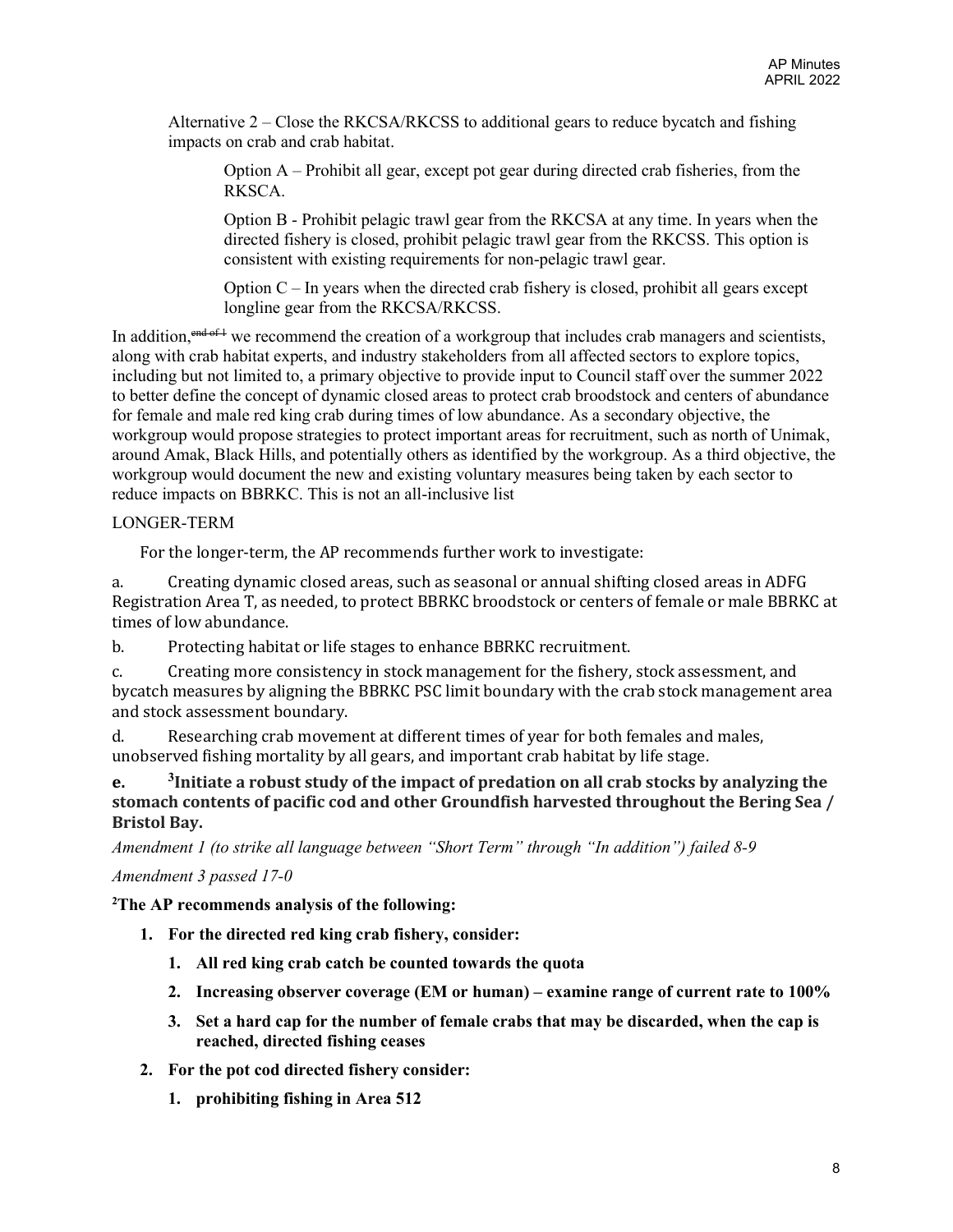- **2. Increasing observer coverage (EM or human) – examine range of current rate to 100%**
- **3. A PSC hard cap for BBRKC for the pot cod fishery (under and over 60 feet) where fishing ceases if the cap is reached**
- **3. For both sectors – consider a maximum limit on soak time**
- **4. Analyze and report on all sources of BBRKC mortality across all state and federal fisheries.**

*Amendment 2 passed 10-7*

*Main Motion as amended passed 16-0*

## *Rationale in Favor of the main motion as Amended:*

- *The Bristol Bay red king crab stock is at a level of serious conservation concern, so much so that the directed fishery is currently closed. While helping females should be top priority given their continued downward trend, males and habitat protections are also of concern to make sure we have a healthy population and opportunity for recruitment. This motion is responsive to the priorities of protecting females, optimizing mating opportunities, and protecting critical spawning habitat. This motion seeks a comprehensive approach and a willingness by all stakeholders to seek solutions for a stock that is in crisis. This motion has both short and longterm components, along with both voluntary, non-regulatory actions and regulatory actions as a*  backstop given the state of the stock. All sectors have an obligation to help avoid a collapse of *RKC like we have seen in the past around Kodiak, Chignik, Adak, Pribilofs, and St. Matthew. We must take action now and encourage continued voluntary actions to help rebuild BBRKC, protect females, encourage recruitment opportunities, and protect important habitat.*
- *The crab sector appreciates that several other sectors have taken voluntary actions since the directed fishery closed to reduce their impacts on BBRKC. For example, the large majority of the pot cod fleet stayed out of the RKCSA this season. Amendment 80 also implemented additional protocols for crab. These actions are important, appreciated, and more responsive and faster than regulatory actions.*
- *Trawl fisheries are occurring during molting and mating, and midwater gear is on the bottom more than previously thought. The RKCSA was created in the late 1990s to protect RKC and RKC habitat from fishing impacts by bottom gear. Evidence like the recent tagging work and summer surveys show the RKCSA continues to be an important area for BBRKC, including females. It is necessary to blend this new information with the purpose of the RKCSA to make it effective, especially given Figure 4-4 which shows increased pelagic trawl gear effort in the RKCSA since 2014; the same time period that the stock has trended downward.*
- *This motion provides a range of alternatives to close the RKCSA/RKCSS, an area that continues to be important to BBRKC, to additional gears to reduce bycatch and fishing impacts on crab and crab habitat. The alternatives would most affect pelagic trawl gear and pot cod but would still allow these fisheries to catch their allocations outside of this discreet box. The alternatives go from most restrictive (Option A) to most liberal (Option C).*
- *In the short-term, the motion calls for creation of a workgroup with crab and crab habitat experts and representatives from all affected sectors with the objectives in the motion as a starting point. The topics are complex and would benefit from getting many sectors working together. The workgroup would explore dynamic closed areas and measures to enhance recruitment opportunities, along with documenting current and new voluntary actions by various sectors. The list of topics for the workgroup is a starting point and not all inclusive, but the workgroup should get started ASAP and come to the October Council meeting with some initial ideas.*
- *Longer term items will hopefully result in some voluntary measures by multiple fleets, and may be able to incorporate emerging scientifically based analyses that look at rotational or time area*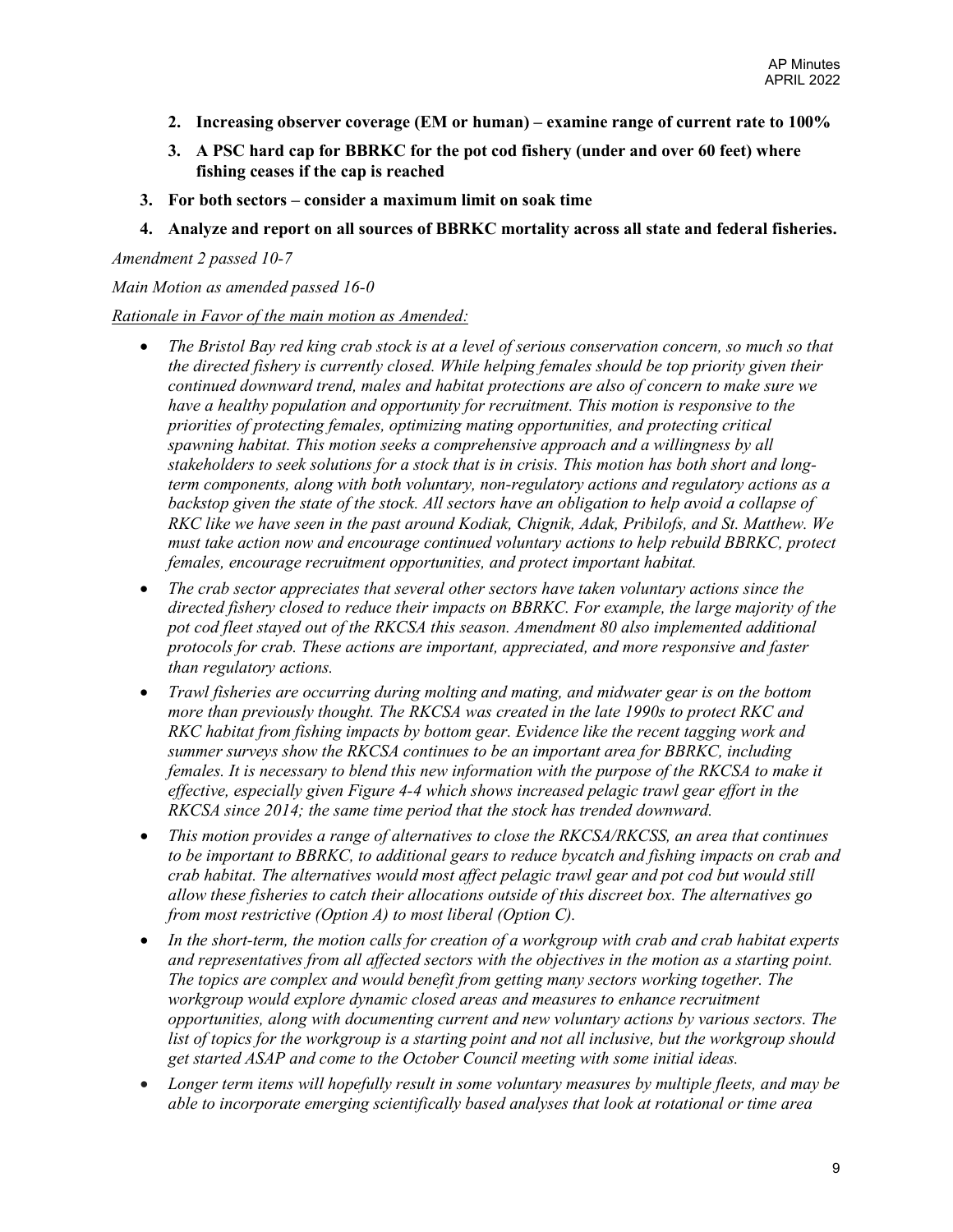*closures. RKCSA borders were drawn over 25 years ago. We have some indication that this may still be a good area for recent red king crab, but recent survey data clearly shows this isn't a static area that restricts the movement of crab – they move around northward, eastward, all over, possibly even south into state waters.*

• *There are concerns about the recent history and future of the Bristol Bay red king crab biomass that need to be explored. More analysis and research into the abundance and distribution of, and gear interactions with, red king crab is needed to inform the Council, particularly before implementing spatially dynamic rotating closures. Such closures will require data sharing, and increased observer information or seasonal winter surveys, and considerations of the cost to implement them.*

#### *Rationale in Opposition to Amendment 1:*

- *Given that the BBRKC fishery is currently closed, management action must be taken to preserve this future sustainability of this fishery. Although many questions and uncertainties exist, unobserved mortality has been identified as a possible significant contributor in the decline of the BBRKC stock thereby warranting a precautionary approach in the RKCSA for differing gear types. As such, initiating an analysis is worthwhile and appropriate.*
- *The purpose of the RKCSA/RKCSS was to restrict gear that interacts with BBRKC, therefore it is necessary to include gear types beyond non-pelagic trawl. The burden should be on gear types to prove that they are not having negative impacts on BBRKC, a closure can help preserve the stock and help recovery while research occurs.*

#### *Rationale in Favor of Amendment 1:*

- *In response to an Emergency Rule request in the fall of 2021, an analysis was produced that focused on the costs/benefits of an action focused on specific modifications to the RKCSA. Given the similarities and overlap of the ER request and the analytical request contained in this motion, it is unlikely that any new information and/or conclusions would be brought forward from the analysis being sought in this motion upon which the Council could base management decisions focused on the closure of the RKCSA.*
- *The current information paper, with its limited scope per Council direction, does not bring forward any new information that has not been previously available to the Council. Given the data presented in the information paper, the bycatch of crab in the pelagic trawl – pollock directed fishery is the lowest of all gear types, and below the PSC limit.Specific to the amount of*  bottom contact by trawl gear, this information has been available back to at least 2005 with the *publication of the 2005 Essential Fish Habitat EIS. Council, and its associated Advisory bodies, review of EFH is an ongoing process with the most recent review and updates beginning in 2022. Per previous EFH reviews, it has been concluded that the amount of bottom contact from pelagic pollock gear is both minimal and temporary.*
- *Specific to unobserved mortality, the information paper states "the SSC noted that including any future estimation of unobserved crab mortality (from both groundfish and directed crab fishing) in a stock assessment would require extensive evaluation to understand how the assessment's parameters for factors like catchability, natural mortality and reference points would be affected and "unobserved mortality is a source of both assessed and unassessed uncertainty throughout the history of the assessments (e.g., currently attributed to natural mortality), and that the ABC/TAC buffers in place are an appropriate process to account for sources of uncertainty that cannot be explicitly described in the assessment." To this point, concerns related to accounting for unobserved crab mortality, especially as it relates to molting/mating females, in the pollock fishery will require focused applied research by industry and NMFS in order to be accounted for more precisely and explicitly within the stock assessment and harvest specifications process. There are multiple dynamic factors that affect the net behavior at any given time in the water.*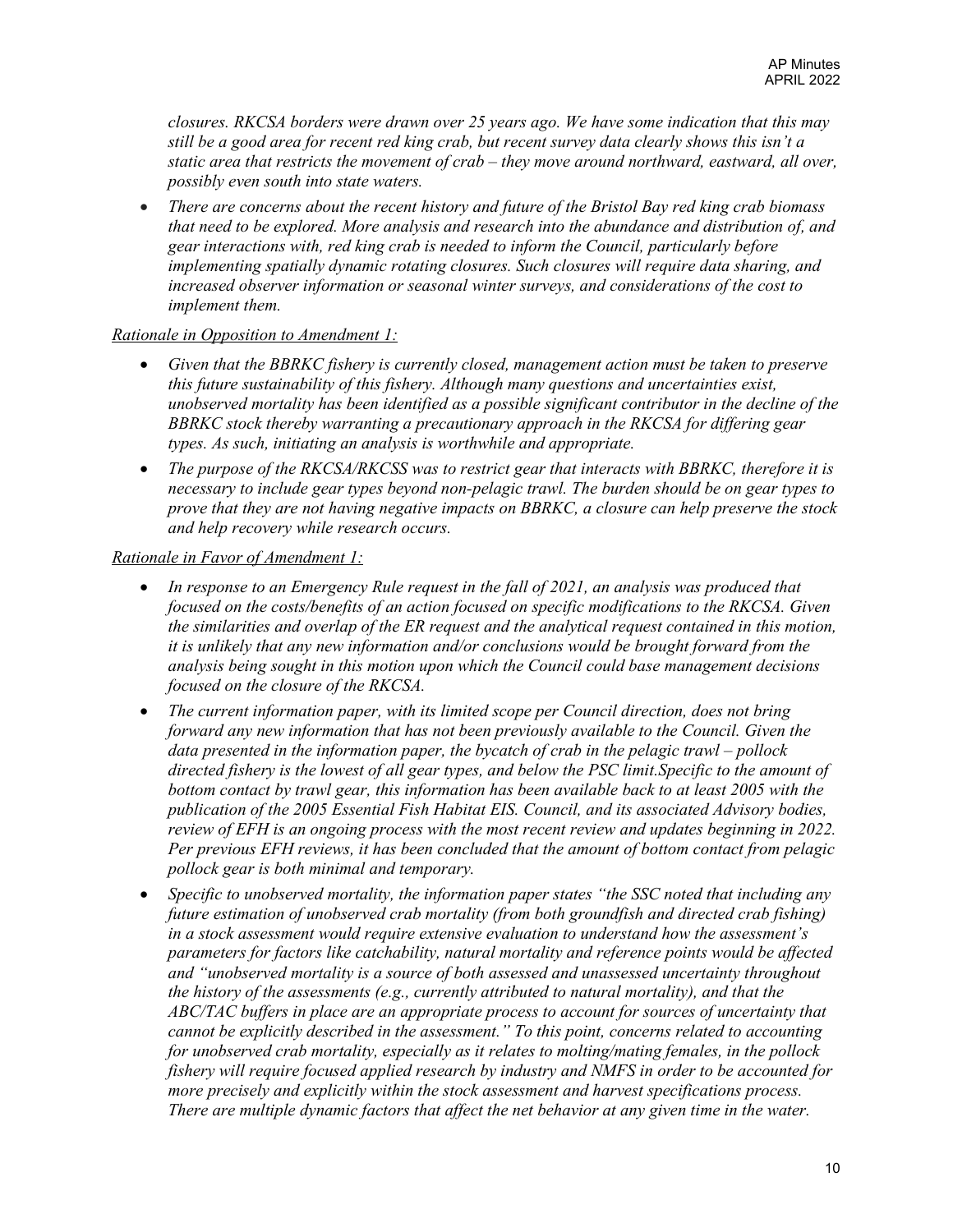*These factors contribute to the uncertainty in actual contact of the pelagic trawl footrope. The uncertainty of actual contact leads to greater uncertainty of the unobserved mortality from a pelagic trawl in contact with the seafloor. Even as technology improves many of these factors affect the immediate ability to determine the interaction and impact PTR has on RKC.*

- *An unobserved mortality rate for BBRKC in pelagic trawling has not yet been identified for pelagic trawl gear. Some studies have addressed this yet have been hindered by the dynamic complexities of observing and quantifying unobserved mortality from PTR behavior and interactions. Seafloor contact alone is not an adequate proxy for unobserved mortality. Determination of the impact pelagic gear contacting the seafloor has on BBRKC requires a connection to be made between gear-on-bottom and both the benthic habitat of RKC and bycatch (observed and unobserved). The best available information can accurately capture where PTR has occurred since 2003 but the ability to draw a conclusion about stock impacts would require the knowledge of where RKC were during the trawl season and the shell condition of those crab as it relates to the molt/mate cycle.*
- *Given both the similarity to a previous request and resulting analysis as well as the fact that the information paper does not bring forward new data, it is difficult to see how the proposed Purpose and Need Statement and Alternatives/Options flow logically from the information paper as is typical in the Council process. The requested analysis of the proposed Alternatives is not going to illuminate anything new, nor is the narrow focus going to create a clear and significant benefit to the BBRKC stock in the future.*
- *Additionally, as noted in public testimony, the pollock fishery is currently restricted by multiple bycatch considerations, particularly those related to chinook salmon which has a regulated hard cap, and avoidance of chinook is a major driver of pollock fishing behavior. Static closure boxes, such as a potentially permanent restriction from fishing in the Red King Crab Savings Area, remove some flexibility that the pollock fishery has to select fishing grounds when considering how to balance pollock CPUE, fish quality, roe rates, and chinook encounter rates.*
- *Many industry sectors recognize the importance of the BBRKC fishery and sympathize with the very challenging situation facing participants and communities, and support research efforts to better understand unobserved mortality in the pelagic trawl fishery. However, initiating analysis to potentially implement static closures is not timely or supported by current fishery data.*

### *Rationale in Favor of Amendment 2:*

- *Consideration of the directed crab fishery and the pot cod sector, both the impacts from and potential management measures for, should be included in any analysis going forward. Given the current state of the BBRKC stock, it is imperitive to take a holistic view of all sources of BBRKC mortality and data shows that these two sectors are the biggest sources of BBRKC mortality. Everyone agrees that a healthy Bering Sea red king crab population is the goal. Expanding the original motion to include analysis of specific activities (and potential management measures) related to the two sectors whose removals have the biggest impact on stock population is critical for a comprehensive analytical document that looks at all sources of red king crab mortality and considers steps that could make a real difference in the BBRKC population. Many of the concepts put forward in this amendment many need refinement, including consideration of the overlap between Federal and State jurisdictions, but the intent to encompass all sources of mortality from all fisheries and to include potential management measures beyond closure of the RKCSA.*
- *The directed crab fishery has discarded 15.6 million red king crab in the last ten years, 2.5 million more crab than they retained during that same period. Of those discarded animals, 3.5 million were females with 800,000 of them discarded in the last three years. That's 300,000 more than what the fishery needed to open in 2021. In written public comment last October, a letter from a directed crab fishery participant stated, "I had 15 miles of solid females last year in my*